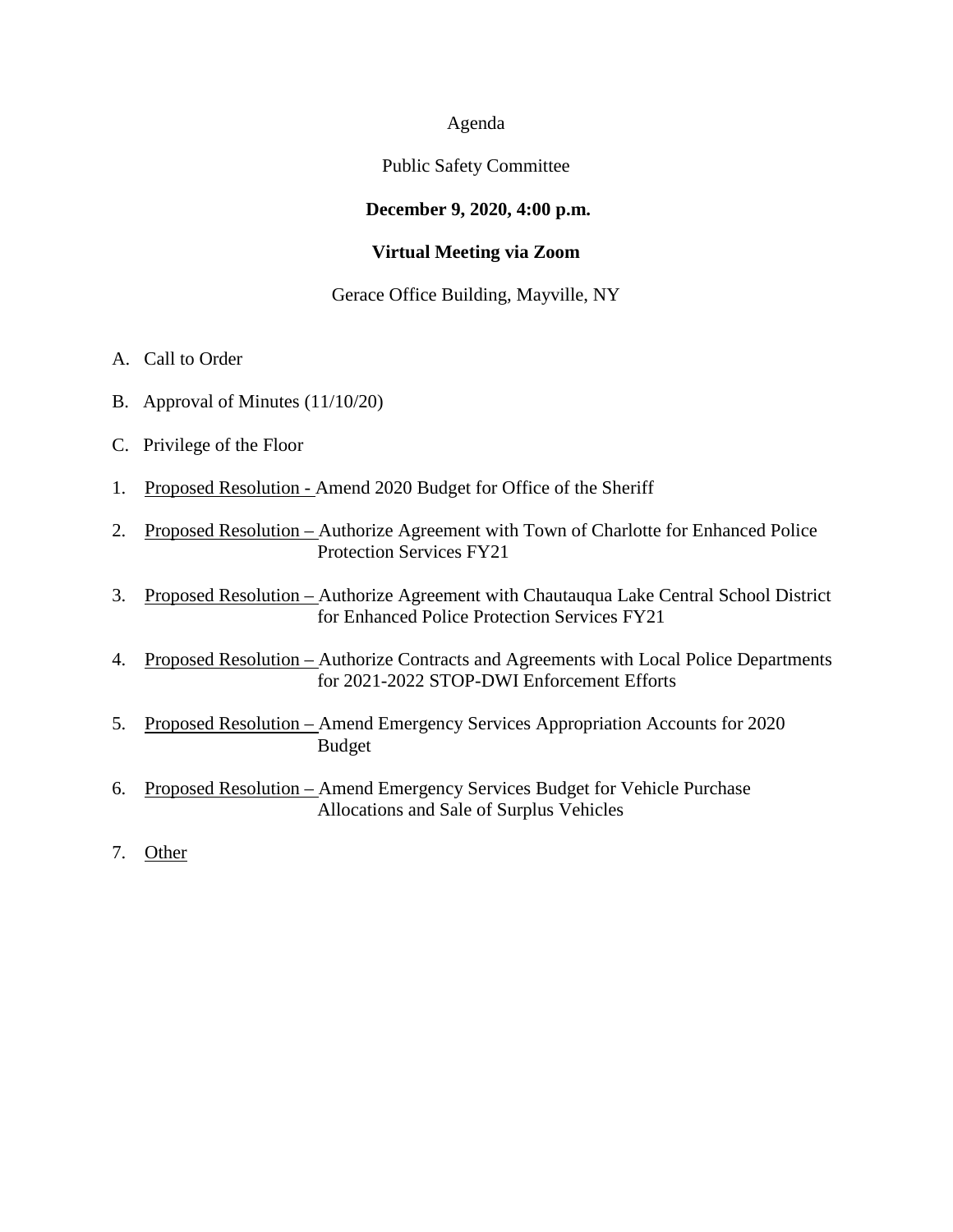**TITLE:** Amend 2020 Budget for Office of the Sheriff

**BY:** Public Safety and Audit & Control Committees:

**AT THE REQUEST OF:** County Executive Paul M. Wendel, Jr.:

WHEREAS, some Office of the Sheriff expenses have exceeded initial budgetary estimates; and

WHEREAS, the Office of the Sheriff will receive revenues in excess of budget; now therefore be it

RESOLVED, That the Director of Finance is hereby authorized and directed to make the following changes to the 2020 Adopted Budget:

# INCREASE APPROPRIATION ACCOUNTS:

| A.3110.GRNT.1                     | Personal Services - Sheriff - Sheriff Grants |       | \$19,400 |
|-----------------------------------|----------------------------------------------|-------|----------|
| A.3110.GRNT.4                     | Contractual - Sheriff - Sheriff Grants       |       | \$28,520 |
| A.3110.GRNT.8                     | Employee Benefits – Sheriff – Sheriff Grants |       | \$4,696  |
|                                   |                                              | Total | \$52,616 |
| <b>INCREASE REVENUE ACCOUNTS:</b> |                                              |       |          |
| A.3110.GRNT.R338.9000             | New York State Aid - Other Public Safety     |       | \$11,000 |
| A.3110.GRNT.R438.9000             | Federal Aid - Other Public Safety Aid        |       | \$19,663 |
| A.3110.GRNT.R438.90SG             | Federal Aid - Operation Stone Garden         |       | \$19,953 |
| A.3110.GRNT.R432.0000             | Federal Aid - Crime Control                  |       | \$2,000  |
|                                   |                                              | Total | \$52,616 |

\_\_\_\_\_\_\_\_\_\_\_\_\_\_\_\_\_\_\_\_\_\_\_\_\_\_\_\_\_\_\_\_\_\_ \_\_\_\_\_\_\_\_\_\_\_\_\_\_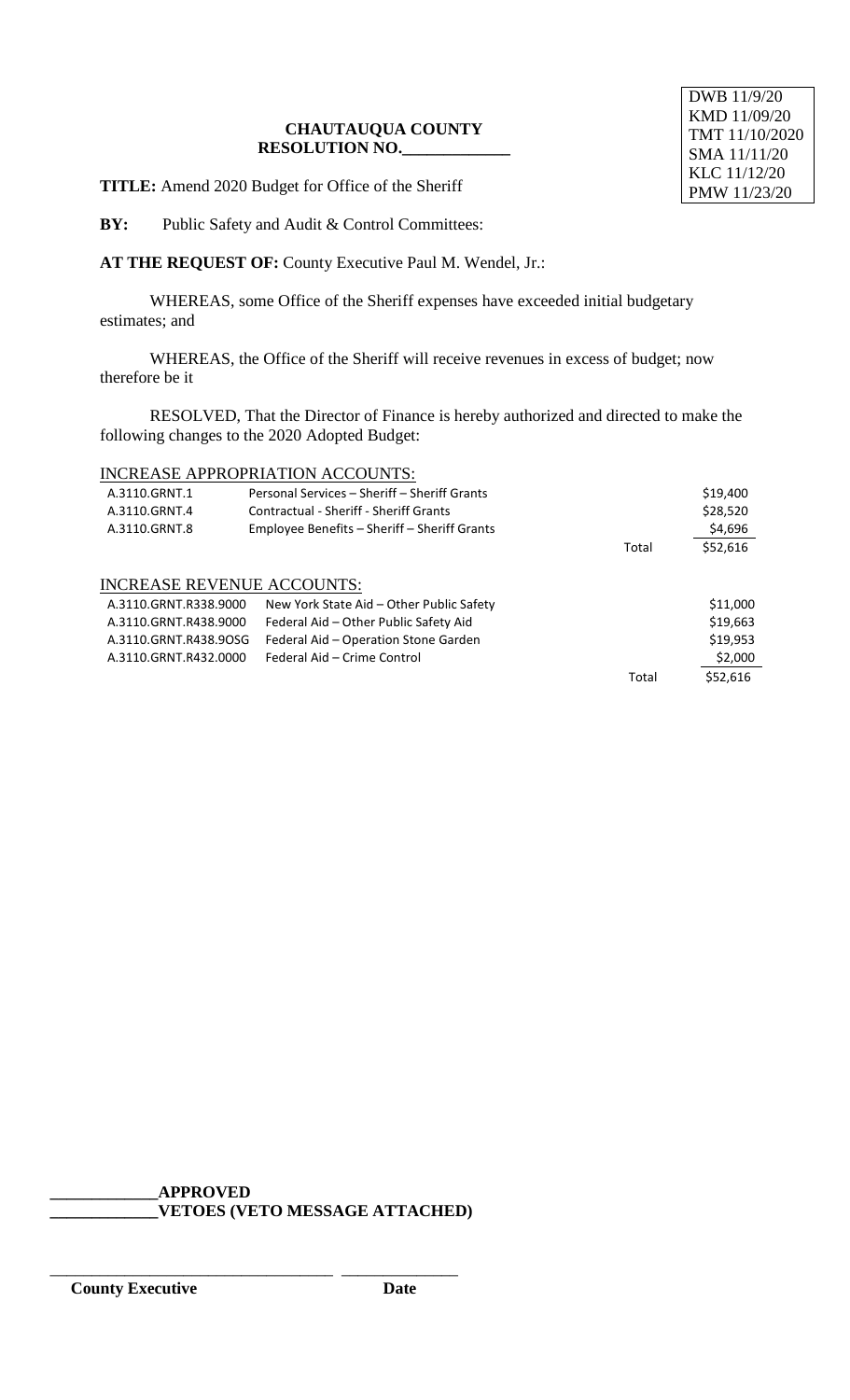**TITLE:** Authorize Agreement with Town of Charlotte for Enhanced Police Protection Services FY21

DWB 11/19/20 TMT 11/19/20 SMA 11/19/20 KLC 11/19/20 PMW 11/23/20

**BY:** Public Safety and Audit & Control Committees:

**AT THE REQUEST OF:** County Executive Paul M. Wendel, Jr.:

WHEREAS, the Town of Charlotte has requested the Chautauqua County Office of the Sheriff provide enhanced police services within the geographic boundaries of the Township during the remainder of the 2020 calendar year; and

WHEREAS, the Chautauqua County Sheriff has negotiated a tentative agreement with the Town of Charlotte for the period of January 1, 2021 through December 31, 2021 for an estimated cost not to exceed \$9,000.00 based on an hourly rate of at least \$43.08 and a holiday hourly rate of at least \$54.52; and

WHEREAS, this revenue is included in the 2021 Budget so no budget amendments are needed; now therefore be it

RESOLVED, That the County Executive is hereby authorized and empowered to execute an agreement with the Town of Charlotte for enhanced police services as set forth above with revenues to be credited to account A.3110.R226.0000.

# **\_\_\_\_\_\_\_\_\_\_\_\_\_APPROVED \_\_\_\_\_\_\_\_\_\_\_\_\_VETOES (VETO MESSAGE ATTACHED)**

**\_\_\_\_\_\_\_\_\_\_\_\_\_\_\_\_\_\_\_\_\_\_\_\_\_\_\_\_\_\_\_\_\_\_\_\_ \_\_\_\_\_\_\_\_\_\_\_\_\_**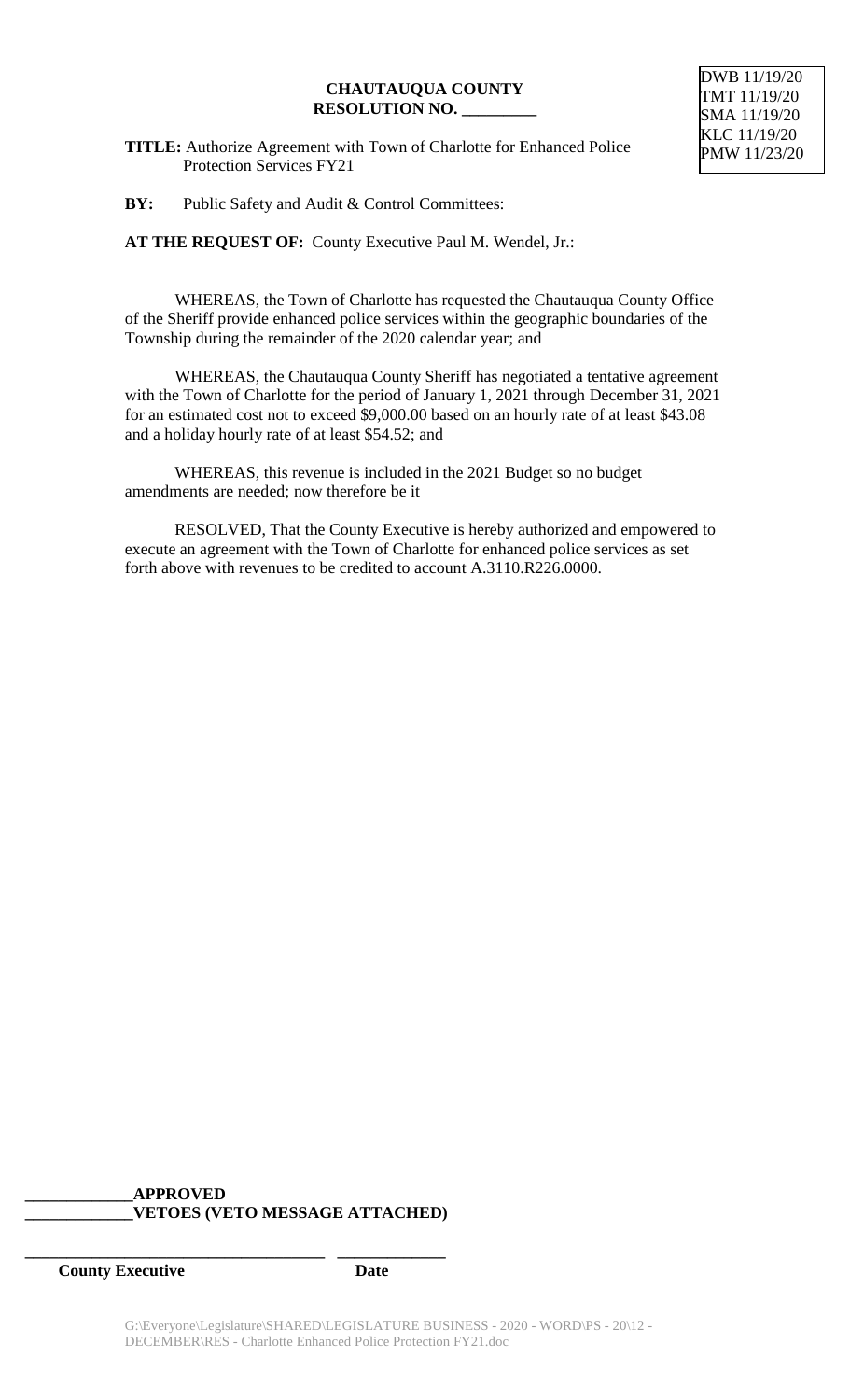**TITLE:** Authorize Agreement with Chautauqua Lake Central School District for Enhanced Police Protection Services FY21

**BY:** Public Safety and Audit & Control Committees:

**AT THE REQUEST OF:** County Executive Paul M. Wendel, Jr.:

WHEREAS, Chautauqua Lake Central School District has requested that the Chautauqua County Office of the Sheriff provide Deputy Sheriffs at sporting and social events at its schools; and

WHEREAS, the County Sheriff has negotiated a tentative agreement with Chautauqua Lake Central School District for the period from January 1, 2021 through December 31, 2021, for an estimated cost not to exceed \$3,000.00, based on an hourly rate of at least \$43.08; and

WHEREAS, this revenue is included in the 2021 Budget so no budget amendments are needed; now therefore be it

RESOLVED, That the County Executive is authorized to execute an agreement with Chautauqua Lake Central School District for enhanced police protection services as set forth above with revenues to be credited to account A.3110.R226.0000.

# **\_\_\_\_\_\_\_\_\_\_\_\_\_APPROVED \_\_\_\_\_\_\_\_\_\_\_\_\_VETOES (VETO MESSAGE ATTACHED)**

**\_\_\_\_\_\_\_\_\_\_\_\_\_\_\_\_\_\_\_\_\_\_\_\_\_\_\_\_\_\_\_\_\_\_\_\_ \_\_\_\_\_\_\_\_\_\_\_\_\_**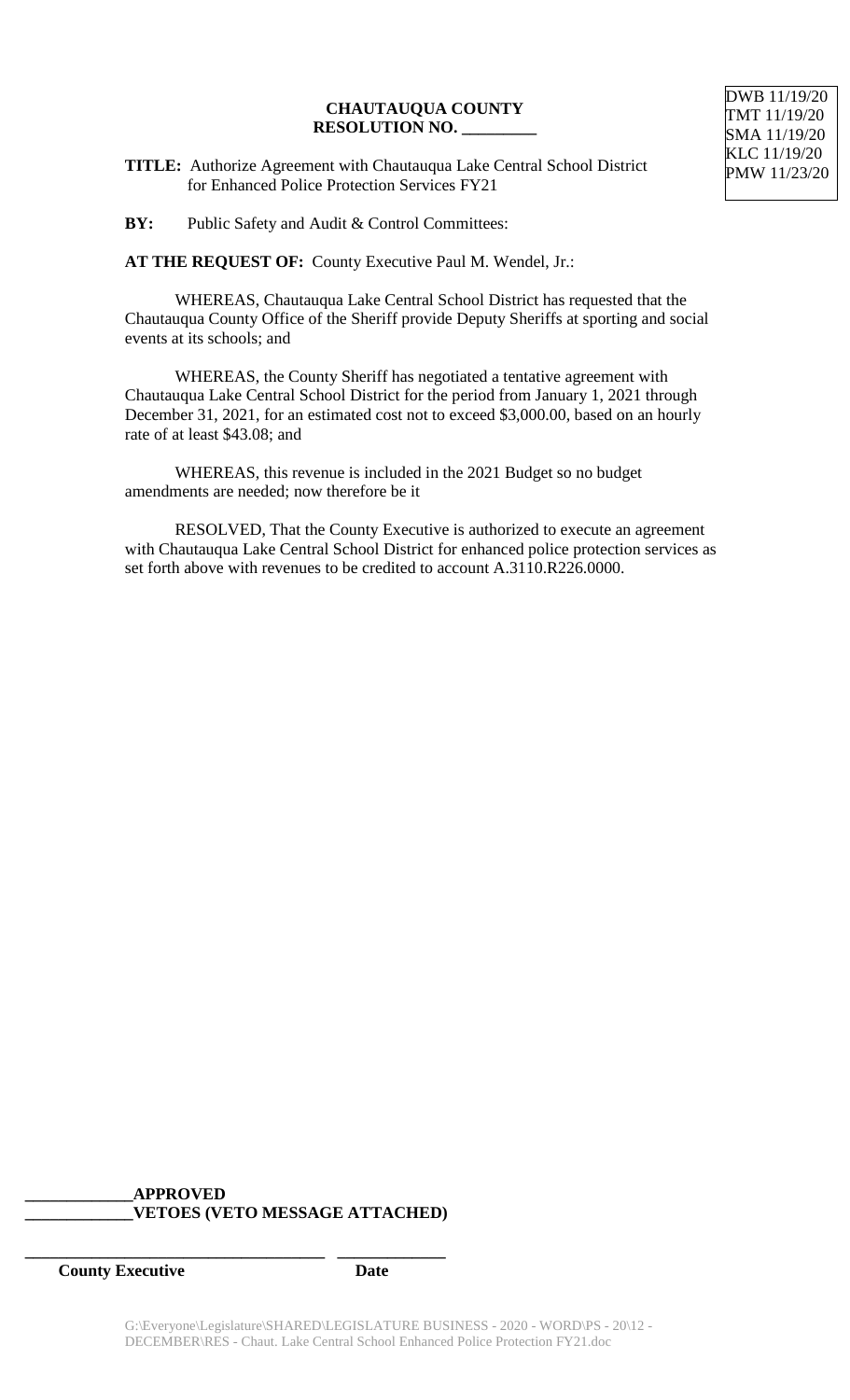**TITLE:** Authorize Contracts and Agreements with Local Police Departments for 2021-2022 STOP-DWI Enforcement Efforts

DWB 11/17/20 TMT 11/17/20 KMD 11/18/20 SMA 11/18/20 KLC 11/19/20 PMW 11/23/20

**BY:** Public Safety Committee:

**AT THE REQUEST OF:** County Executive Paul M. Wendel, Jr.

WHEREAS, it is necessary for the effective implementation of the STOP-DWI Plan for Chautauqua County to enter into contracts and agreements with various municipalities throughout the County, and to enter into memoranda of understanding with various County Departments including Office of the Sheriff and Probation Department; and

WHEREAS, funding for such contracts and agreements will be derived from STOP-DWI funds pursuant to the 2021-2022 STOP-DWI Plans and from New York State STOP-DWI Foundation through a grant from the Governor's Traffic Safety Committee via the National Highway Traffic Safety Administration; and

WHEREAS, these expense are included in the 2021 Adopted Budget so no budget amendments are needed; now therefore be it

RESOLVED, That the County Executive is hereby authorized and empowered to execute contracts and agreements with various participating municipal corporations in Chautauqua County and County Departments for the purposes of implementing the current STOP-DWI Plan.

# **\_\_\_\_\_\_\_\_\_\_\_\_\_APPROVED \_\_\_\_\_\_\_\_\_\_\_\_\_VETOES (VETO MESSAGE ATTACHED)**

**\_\_\_\_\_\_\_\_\_\_\_\_\_\_\_\_\_\_\_\_\_\_\_\_\_\_\_\_\_\_\_\_\_\_\_\_ \_\_\_\_\_\_\_\_\_\_\_\_\_**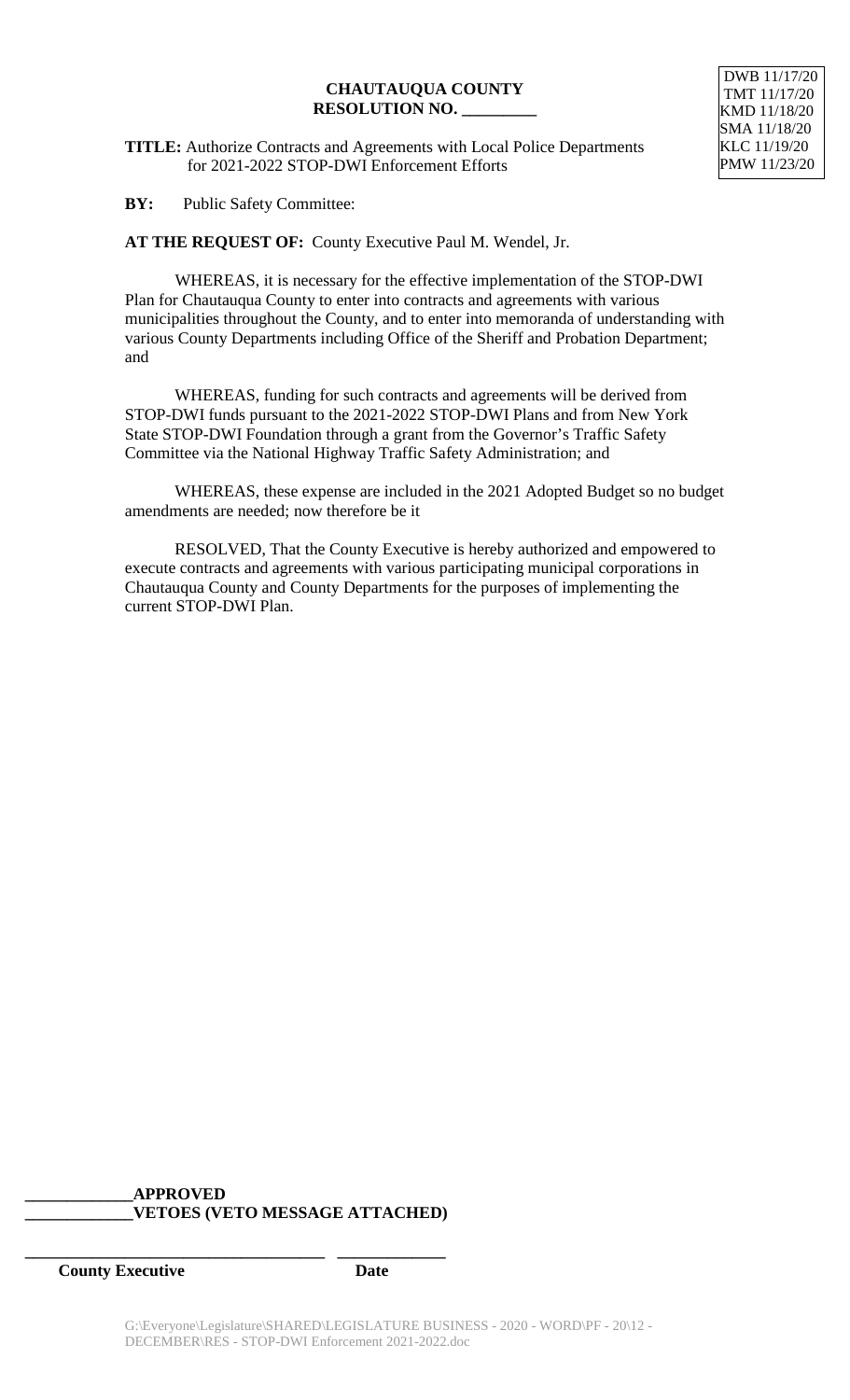

**TITLE:** Amend Emergency Services Appropriation Accounts for 2020 Budget

**BY:** Public Safety and Audit & Control Committees:

**AT THE REQUEST OF:** County Executive Paul M. Wendel, Jr.:

WHEREAS, Emergency Medical Services Fly Car & Ambulance sub-department expenses have exceeded initial budgetary estimates for employee benefits, and appropriations in the contractual accounts are expected to have a surplus; therefore be it

RESOLVED, That the Director of Finance is hereby authorized and directed to make the following changes to the 2020 Adopted Budget:

|              | INCREASE APPROPRIATION ACCOUNT:              |          |
|--------------|----------------------------------------------|----------|
| A.3989.EMS.8 | Employee Benefits-Emergency Medical Service, |          |
|              | Fly Car & Ambulance Services                 | \$34,000 |
|              | DECREASE APPROPRIATION ACCOUNT:              |          |
| A.3989.EMS.4 | Contractual-Emergency Medical Service,       |          |
|              | Fly Car & Ambulance Services                 | \$34,000 |

**\_\_\_\_\_\_\_\_\_\_\_\_\_APPROVED \_\_\_\_\_\_\_\_\_\_\_\_\_VETOES (VETO MESSAGE ATTACHED)**

\_\_\_\_\_\_\_\_\_\_\_\_\_\_\_\_\_\_\_\_\_\_\_\_\_\_\_\_\_\_\_\_\_\_ \_\_\_\_\_\_\_\_\_\_\_\_\_\_